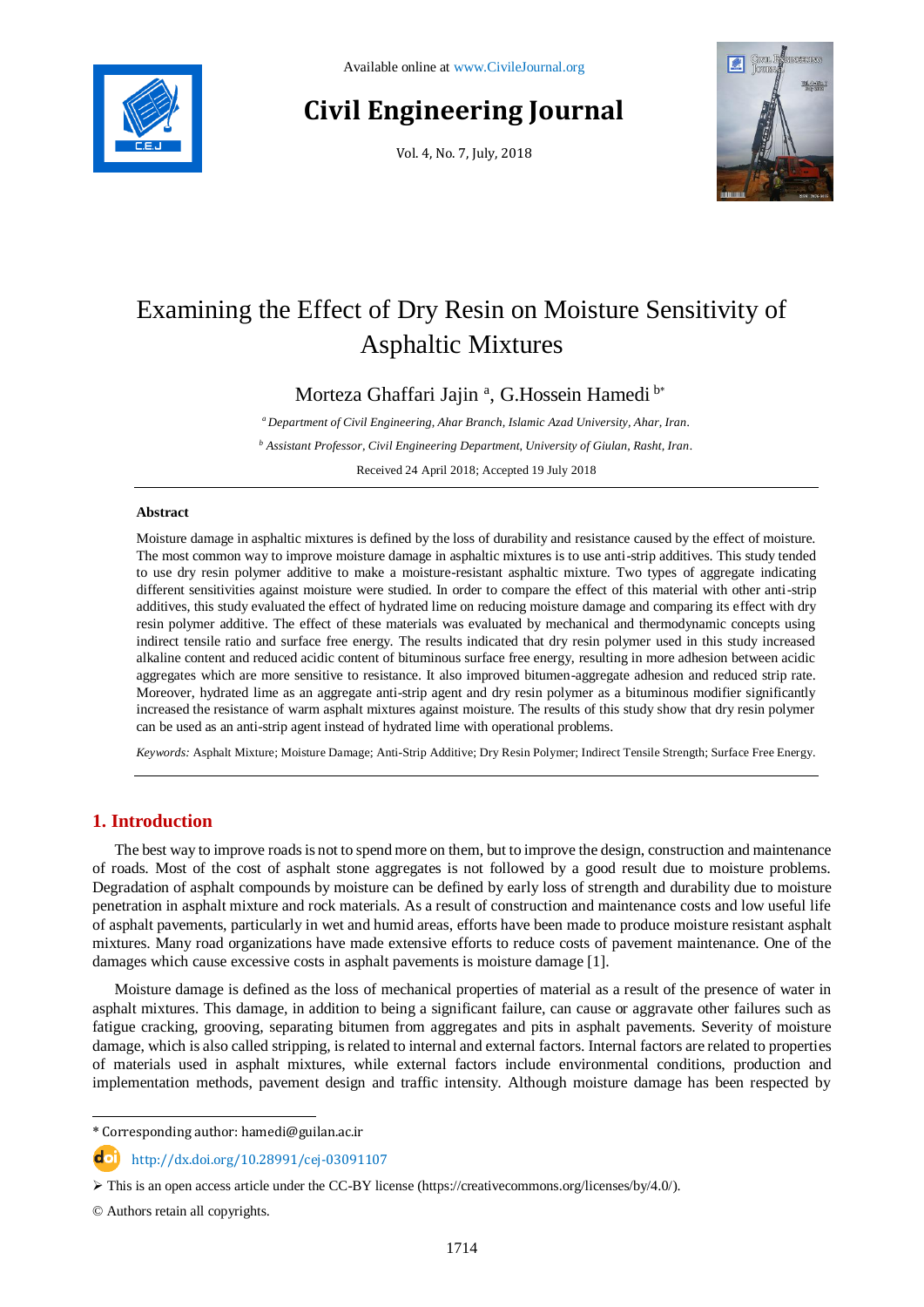researchers for more than 70 years, many aspects of this kind of damage are still unknown [2]. There are two key questions in this regard: 1) the ways which can reduce moisture damage; and 2) the ways which can precisely predict potential moisture damage [3]. Currently, there is a need to use new materials in structure of asphalt mixtures to reduce moisture damage due to expansion of pavement network, increased traffic, presence of larger and heavier trucks, and in some places, the more violent environmental conditions [4-7]. There are two main methods for improving bituminousaggregate adhesion and consequently reducing moisture damage in asphalt mixtures. The first method is to use liquid anti-strip additives to bitumen to improve bituminous bonding properties and bituminous-aggregate adhesion. Liquid anti-strip agents are in fact chemical activators which, by changing the bitumen structure, increase bitumen-aggregate adhesion and lead to better coating of bitumen on the aggregate surface. Most of liquid anti-strip agents are from the family of amines or amidoamines [7]. The second method is to use surface coatings of aggregates using suitable materials which change surface properties of aggregates, particularly acidic aggregates, and reduce hydrophilic tendency of this type of aggregates, so that stripping is reduced when the water enters the bitumen-aggregate system. The most widely used materials are hydrated lime or polymers [6, 8, 9]. Although using these materials reduces moisture damage in asphalt mixtures, their use is associated with a series of problems [10-15]. Regarding technical and executive problems in using anti-strip materials, this study tends to investigate the use of anti-strip polymeric materials.

## **2. Literature Review**

Moisture damage or sensitivity of asphalt mixtures, which can be referred to as potential stripping, is one of the major failures occurring in asphalt concrete pavements. It should be noted that the effect of presence of moisture in asphalt mixtures is not considered as the main cause of pavement failure, because two main causes of pavement failure are traffic load and temperature changes; however, migration of moisture into the asphalt mixture can significantly increase vulnerability of asphaltic concrete to each of the above factors. In previous texts, broad definitions of this concept can be found, generally in which the phenomenon of bitumen-aggregate separation or rupture of bitumen in a compressed asphalt mixture, under repeated load of traffic and mainly under water or steam vapour, is called stripping [16].

Fromm and Lotman [17] were the first to investigate the effects of micro-scale moisture damage. Fromm (1974) generally considered two mechanisms for moisture damage; the first mechanism was to create water emulsion in bitumen and movement of water particles inside bitumen layer until reaching the aggregate surface, and the second mechanism was to fail bitumen layer caused by an interfacial tension between interfaces of three air, bitumen and water phases. The first mechanism is, in fact, theoretical foundations of a phenomenon which has been discussed later as propagation phenomenon in various studies, and the second mechanism is generally observed in recent studies on mutual relationship between moisture damage and application of mechanical load [12, 18, 19].

In various writings [20, 21], there are five stripping mechanisms, including separation, displacement, spontaneous emulsion, pore water pressure and hydraulic boiling. Other studies have presented other mechanisms which may contribute to moisture damage. These include instability in pH and environmental effects on bitumen-aggregate system.

A study evaluated moisture sensitivity of aggregates and bitumen by understanding the micro-mechanism which affects bitumen-aggregate adhesion and strength of bonding and bitumen durability. The results of this study indicated that the strength of mixtures is related to moisture damage by calculating adhesion energies and cumulative failure in dynamic mechanical analysis. The method developed in this study was used to evaluate six asphalt mixtures which showed good and poor field performance. It has been shown that field strength of mixtures is related to moisture damage by calculating adhesion energies and cumulative failure in dynamic mechanical analysis [24]. In 2006, Bhasin [25] examined and developed laboratory and analytical tools to determine the significance of important properties affecting the moisture failure of asphalt mixtures. The results of these parameters were obtained for nine different aggregatebitumen compounds (three types of aggregates and three types of bitumen). Using these 9 aggregate-bitumen compounds, compressed asphaltic mixtures were constructed and dynamic modulus tests in compression, tension and creep were performed. The results presented in this study were not validated by laboratory tests or field tests.

In his study, Copeland used a computational-experimental method to quantify moisture damage at aggregate-mastic contact surface based on the loss of adhesion strength which was determined by pull-off test and moisture content at the contact surface [26]. A study was conducted in 2007 at the University of Oklahoma in the form of PhD dissertation. In this study, a basic method was used based on properties of surface free energy of bitumen and aggregates to describe bitumen-aggregate interfacial relationships in the moisture damage process [27]. In another study, a qualitativequantitative method based on surface energy was used to assess moisture damage. Surveys of this study showed that surface energy, as dynamic modulus, is able to predict moisture damage. Moreover, hydrated lime significantly improved mixture strength against moisture [28]. This study focused on assessment of surface energy and moisture sensitivity of wide compounds of bitumen and aggregates. Moisture damage analysis used in this study was based on dynamic mechanical analysis which was used in some previous studies [29].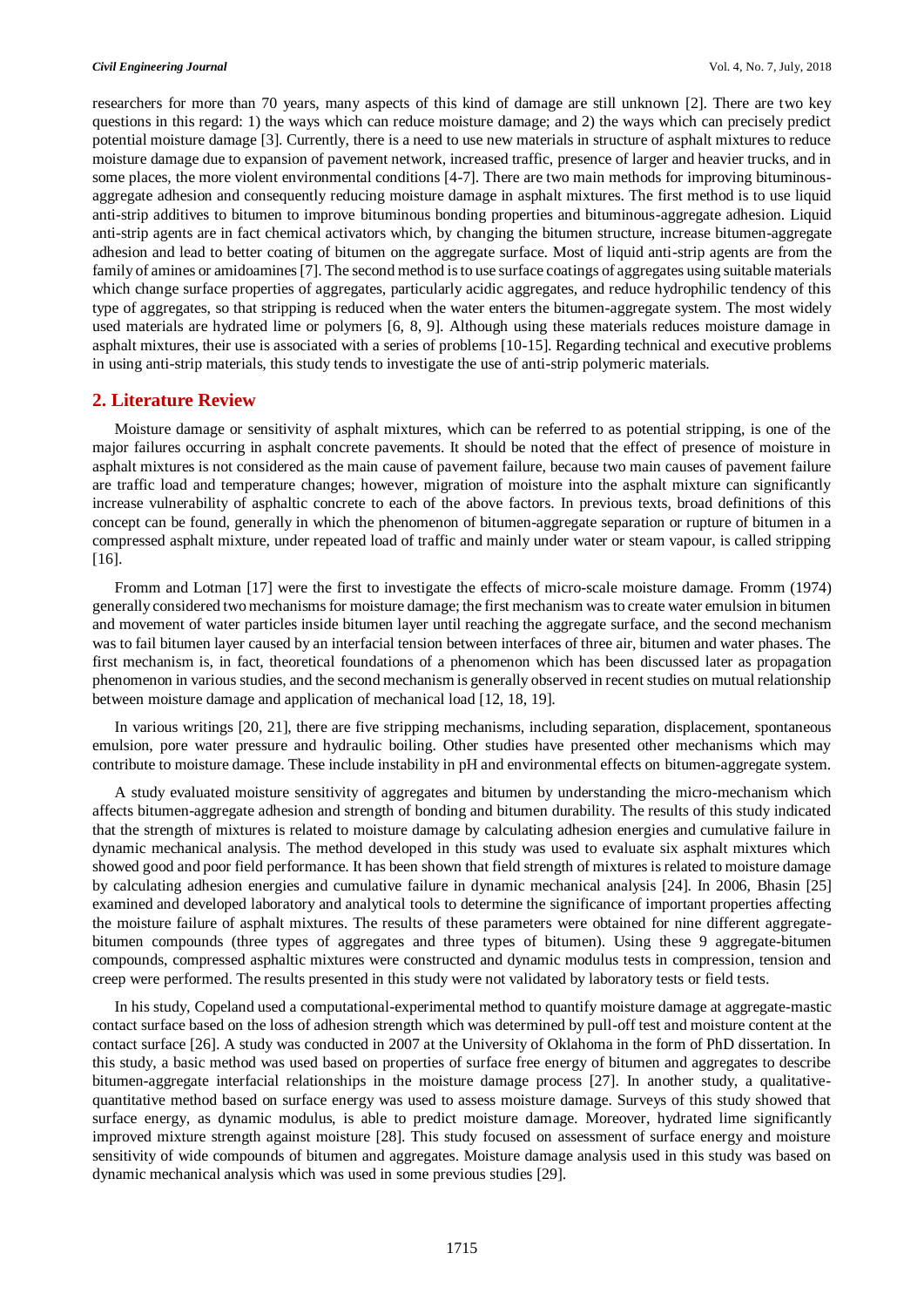Many studies have been done on application of hydrated lime in asphalt mixtures. Hydrated lime will be able to improve fatigue strength of asphalt pavements as a result of improved bitumen due to its high stiffness and improved resistance to stripping of asphalt mixtures by slightly changing properties of the bitumen used. Other properties of hydrated lime include the increased stiffness modulus, increased moisture resistance and prevention of crack types and increased creep resistance [30]. Hamedi (2017) presented the theoretical and experimental concepts of predicting moisture damage in asphalt concrete mixes using the surface free energy (SFE) concept and laboratory dynamic test, respectively. The results of this study show that the polyvinyl chloride (PVC) coating decreases significantly the total SFE and polar SFE, and leads to an increase in the non-polar SFE of the aggregates, which make aggregates be hydrophobic. This occurrence increases the coating ability of aggregates by the asphalt binder [31]. Rafiq Kakar et al. (2015) considered the use surface free energy evaluation as a fundamental material property to assess mixture performance. Ceca base chemical surfactant additive was used to prepare warm mix asphalt binders. The results show that the use of the surfactant-based additive reduces surface free energy. It increases after short-term (Rolling Thin Film Oven) and reduces after long-term (Pressure Aging Vessel) aging [32].

Peyman Mirzababaei (2016) aimed to determine effects of zycotherm- a liquid and nano-organosilane warm mix and anti-stripping additive- on water susceptibility of Warm Mix Asphalt mixtures prepared with different aggregate types and gradations. The results indicated that although zycotherm significantly improves water susceptibility performance of asphalt mixtures pre- pared with all aggregate types and gradations, it does not function properly as a WMA additive because an effective additive should improve both the unconditioned and moisture conditioned characteristics of bituminous mixtures to make sure appropriate performance of asphalt pavements in the long run [33]. Shafabakhsh et al. (2015) aimed to improve it by reinforcing the adhesion between asphalt binder and aggregate. An anti-stripping additive named nanotechnology Zycotherm (NZ) was used to achieve this goal. The findings showed that adding NZ was a successful technique to compensate the deteriorated adhesion due to using sulfur. Also it was demonstrated that SFE test results were so compatible with the common mechanical tests in predicting moisture damages [34]. Zhang et al. (2016) evaluated the moisture sensitivity of different aggregate–bitumen combinations through three different approaches: surface energy, peel adhesion and the Saturation Ageing Tensile Stiffness (SATS) tests. The surface energy tests showed that the work of adhesion in dry conditions was bitumen type dependent, which is in agreement with the peel test. After moisture damage, all of these three tests found that the moisture sensitivity of aggregate–bitumen combinations were mainly aggregate type dependent. Based on the peel test, the moisture absorption and mineralogical compositions of aggregate were considered as two important factors to moisture sensitivity [35]. Ziari et al. (2017) considered amorphous carbon powder, a by-product of paraffin production factory, is used as a replcement of filler (25, 50, 75, and 100%) and as a modifier of bitumen (5, 10, and 15%) to improve the hydrophobicity of mixtures. The results showed that not only did the hydrophobic powder improve the moisture sensitivity, but it also increased the rutting resistance of mix- tures. Dynamic creep and wheel tracking test results showed bitumen modified mixtures are more resistant to mechanical deformation [36].

# **3. Materials and Methods**

#### **3.1. Rock Materials**

Two types of aggregates with different properties against moisture damage were investigated in this study: limestone, which is known as a moisture-resistant aggregate, and granite, which is known as a hydrophilic aggregate and sensitive to moisture damage. Chemical and physical compounds of these aggregates are presented in Table 1 and Table 2, respectively. Aggregation used in this study is shown in Figure 1.

| Aggregate | Silicon dioxide<br>(SiO2) | <b>R2O3</b><br>$(A12O3 + Fe2O3)$ | Aluminium oxide<br>(A12O3) | <b>Ferric oxide</b><br>(Fe3O4) | <b>Magnesium oxide</b><br>(MgO) | Calcium oxide<br>(CaO) |
|-----------|---------------------------|----------------------------------|----------------------------|--------------------------------|---------------------------------|------------------------|
| Limestone | 3.8                       |                                  |                            | 0.4                            |                                 | 51.3                   |
| Granite   | 68.1                      | 16.2                             | 14.8                       | 1.4                            | $_{\rm 0.8}$                    | 2.4                    |

**Table 1. Properties of mineral aggregates used in this study**

| Table 2. Physical properties of rock materials [31] |                       |         |           |                      |  |  |  |
|-----------------------------------------------------|-----------------------|---------|-----------|----------------------|--|--|--|
| <b>Test</b>                                         | <b>Standard</b>       | Granite | Limestone | <b>Allowed limit</b> |  |  |  |
| Special weight (coarse-grained)                     | ASTM C 127            |         |           |                      |  |  |  |
| Bulk                                                |                       | 2.651   | 2.622     |                      |  |  |  |
| <b>SSD</b>                                          |                       | 2.657   | 2.628     |                      |  |  |  |
| Apparent                                            |                       | 2.659   | 2.631     |                      |  |  |  |
| Special weight (fine-grained)                       | ASTM C <sub>128</sub> |         |           |                      |  |  |  |
| Bulk                                                |                       | 2.646   | 2.614     |                      |  |  |  |

# 1716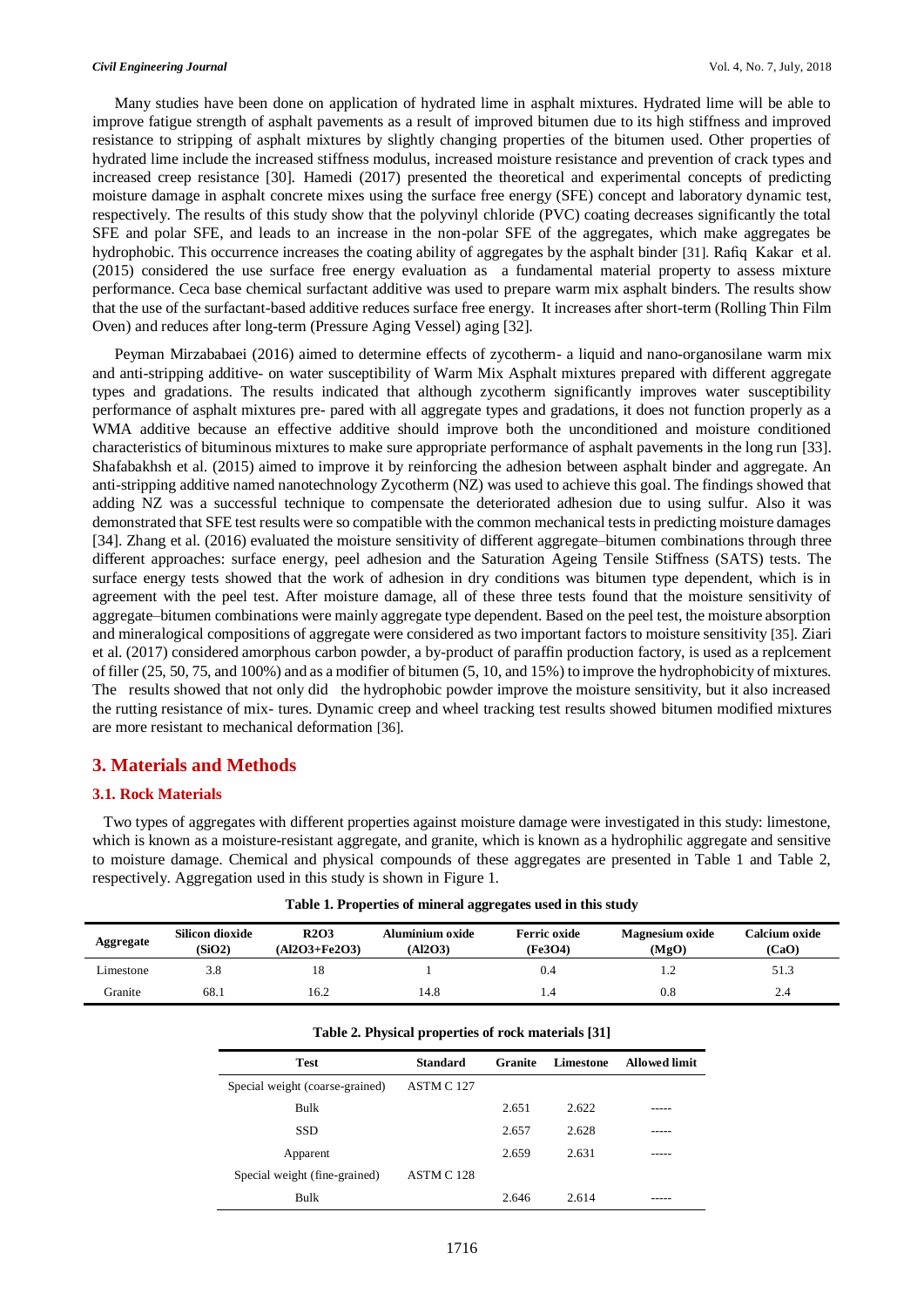| <b>SSD</b>                       |            | 2.648 | 2.617 |               |
|----------------------------------|------------|-------|-------|---------------|
| Apparent                         |            | 2.653 | 2.622 |               |
| Special weight (filler)          | ASTM D854  |       | 2.626 |               |
| Allowable wear                   | ASTM C131  | 17    | 22    | Max 30        |
| Fracture percentage in two sides | ASTM D5821 | 94    | 91    | Min 80        |
| Long and broad particles $(\%)$  | ASTM D4791 | 11    | 8     | <b>Max 15</b> |



**Figure 1. Aggregation used for grains [37]**

# **3.2. Dry Resin Polymer**

Dry resin is a powder polymer from the family of macromolecular polymers produced by polymerization of vinyl and acrylate copolymers. This product quickly forms an emulsion in water, which provides high adhesion to different surfaces, flexibility and high resistance to environmental conditions when drying up.

## **3.3. Hydrated Lime**

In this study, high-calcium hydrated lime was used as an additive to asphalt mixture to improve resistance to striping of asphalt specimens. Properties of the hydrated lime are listed in Table 3.

**Table 3. Properties of the used lime**

| Minimum wt.%<br>calcium hydroxide | Maximum wt.%<br>free lime | Maximum wt.%<br>free water | Maximum wt.% retained on<br>the sieve 6 mm $(\# 30)$ | Maximum wt.% retained on the<br>sieve $0.075$ mm $(\# 200)$ |
|-----------------------------------|---------------------------|----------------------------|------------------------------------------------------|-------------------------------------------------------------|
| 90                                |                           |                            |                                                      |                                                             |

#### **3.4. Bitumen**

In this study, bitumen used was a pure bitumen with a penetration grade of 60.70 which was produced in Isfahan Refinery; properties of basic and modified bitumen are presented in Table 4.

| Table 4. Properties of the bitumen used for specimens |  |  |  |  |
|-------------------------------------------------------|--|--|--|--|
|-------------------------------------------------------|--|--|--|--|

|                                         | Degree of penetration        | Flashpoint            | <b>Ductility</b>  |       | <b>Viscosity (mPas)</b> | Softness point |               |
|-----------------------------------------|------------------------------|-----------------------|-------------------|-------|-------------------------|----------------|---------------|
| Type of bitumen                         | $\text{m}/\text{m}/\text{m}$ | $({}^{\circ}{\bf C})$ | (c <sub>m</sub> ) | 115°C | 135°C                   | 150°C          | $(^{\circ}C)$ |
| Basic bitumen                           | 69                           | 313                   | 112               | 0.156 | 0.289                   | 0.776          | 47            |
| Basic bitumen with 2% dry resin polymer | 64                           | 327                   | 114               | 0.174 | 0.318                   | 0.942          | 53            |
| Basic bitumen with 4% dry resin polymer | 62                           | 335                   | 119               | 0.208 | 0.359                   | 0.997          | 56            |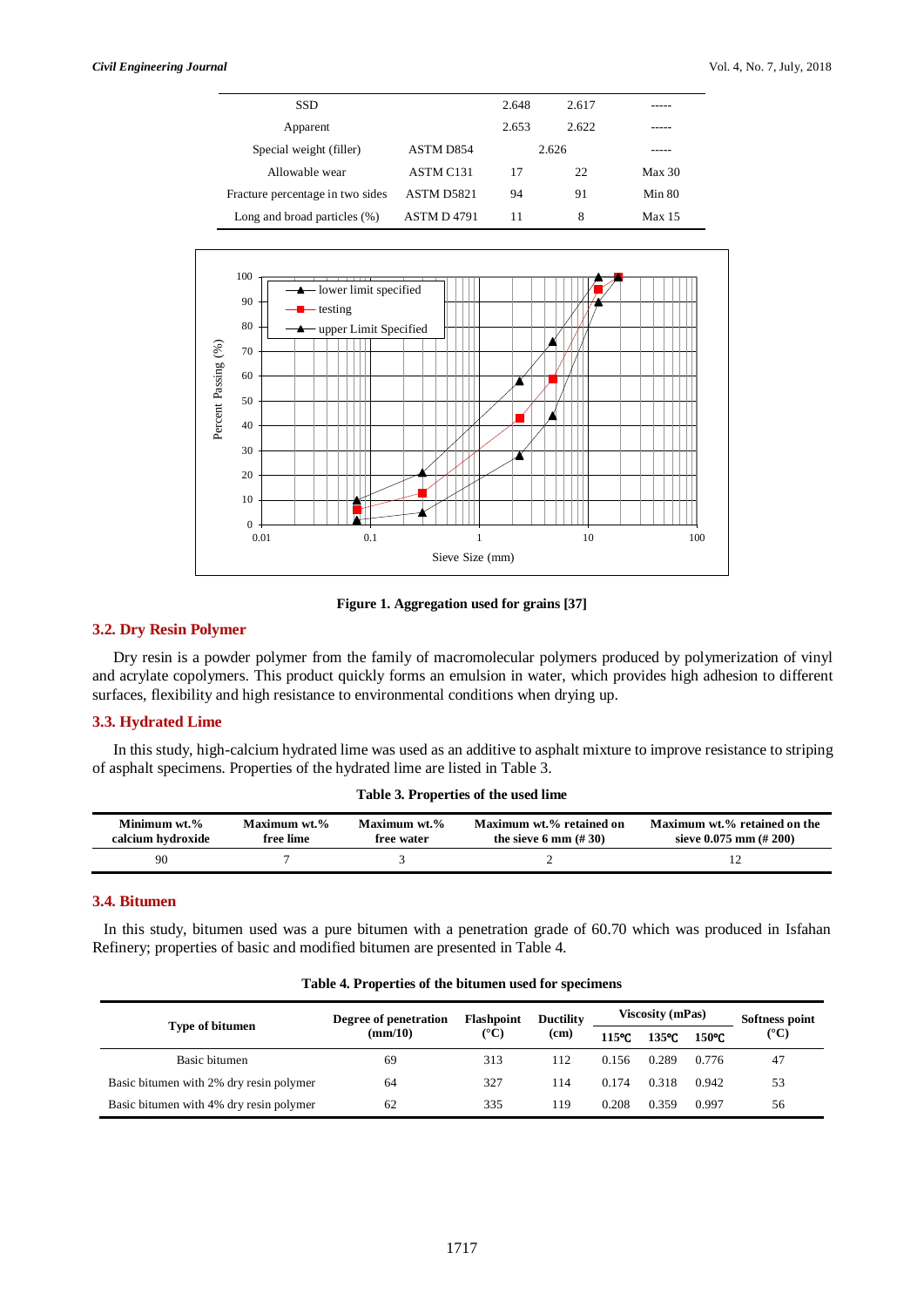

**Figure 2. Bitumen refinement using two types of dry resin polymer powder**

## **3.5. Construction of Specimens**

Design and mixing of asphalt mixtures was done using standard Marshall Design with 75 strokes on each side of cylindrical specimens. Samples were compressed and tested according to standard methods. Optimal bitumen content for limestone and granite aggregates was 5.5 and 5%, respectively.

#### **3.6. Number of Specimens**

In this study, dry resin material was used as bitumen modifier in two different percentages relative to bitumen weight (2 and 4% bitumen weight). For this purpose, 8×15 specimens (120 specimens) should be made. Moreover, optimal bitumen content was measured for the specimen with unmodified bitumen and limestone and granite aggregates. For each bitumen percentage, 3 specimens were made with two iterations and Marshall Test was performed; totally, 60 specimens were tested.

| Type of aggregate                      | Type of bitumen                               | <b>Test</b>            | Objective                         | <b>Number of specimens</b> |
|----------------------------------------|-----------------------------------------------|------------------------|-----------------------------------|----------------------------|
| Granite                                | Unmodified bitumen                            | Marshal                | Determine optimal bitumen content | 30                         |
| Limestone                              | Unmodified bitumen                            | Marshal                | Determine optimal bitumen content | 30                         |
| Granite                                | Unmodified bitumen                            | Indirect tensile ratio | Determine moisture sensitivity    | 15                         |
| Limestone                              | Unmodified bitumen                            | Indirect tensile ratio | Determine moisture sensitivity    | 15                         |
| Granite                                | Bitumen modified with<br>2% dry resin polymer | Indirect tensile ratio | Determine moisture sensitivity    | 15                         |
| Limestone                              | Bitumen modified with<br>2% dry resin polymer | Indirect tensile ratio | Determine moisture sensitivity    | 15                         |
| Granite                                | Bitumen modified with<br>4% dry resin polymer | Indirect tensile ratio | Determine moisture sensitivity    | 15                         |
| Limestone                              | Bitumen modified with<br>4% dry resin polymer | Indirect tensile ratio | Determine moisture sensitivity    | 15                         |
| Granite modified<br>with hydrated lime | Unmodified bitumen                            | Indirect tensile ratio | Determine moisture sensitivity    | 15                         |
| Granite modified<br>with hydrated lime | Unmodified bitumen                            | Indirect tensile ratio | Determine moisture sensitivity    | 15                         |

**Table 5. Number of asphalt mixture specimens for testing optimal bitumen and moisture sensitivity**

#### **3.7. Experiments on Asphalt Specimens**

In this study, Marshall mixing design tests based on ASTM D1559, Marshall Strength test, moisture damage sensitivity test AASHTO T283, measurements of bituminous surface free energy components and measurement of surface free energy components of aggregates were used.

#### **3.8. Marshall Mixing Test According to ASTM D1559 Standard**

- In this study, Marshall mixing design was used to determine the optimum bitumen content.
- Selection of the type of aggregate used in the mixes based on the proposed aggregate in the regulations of pavement of roads in Iran.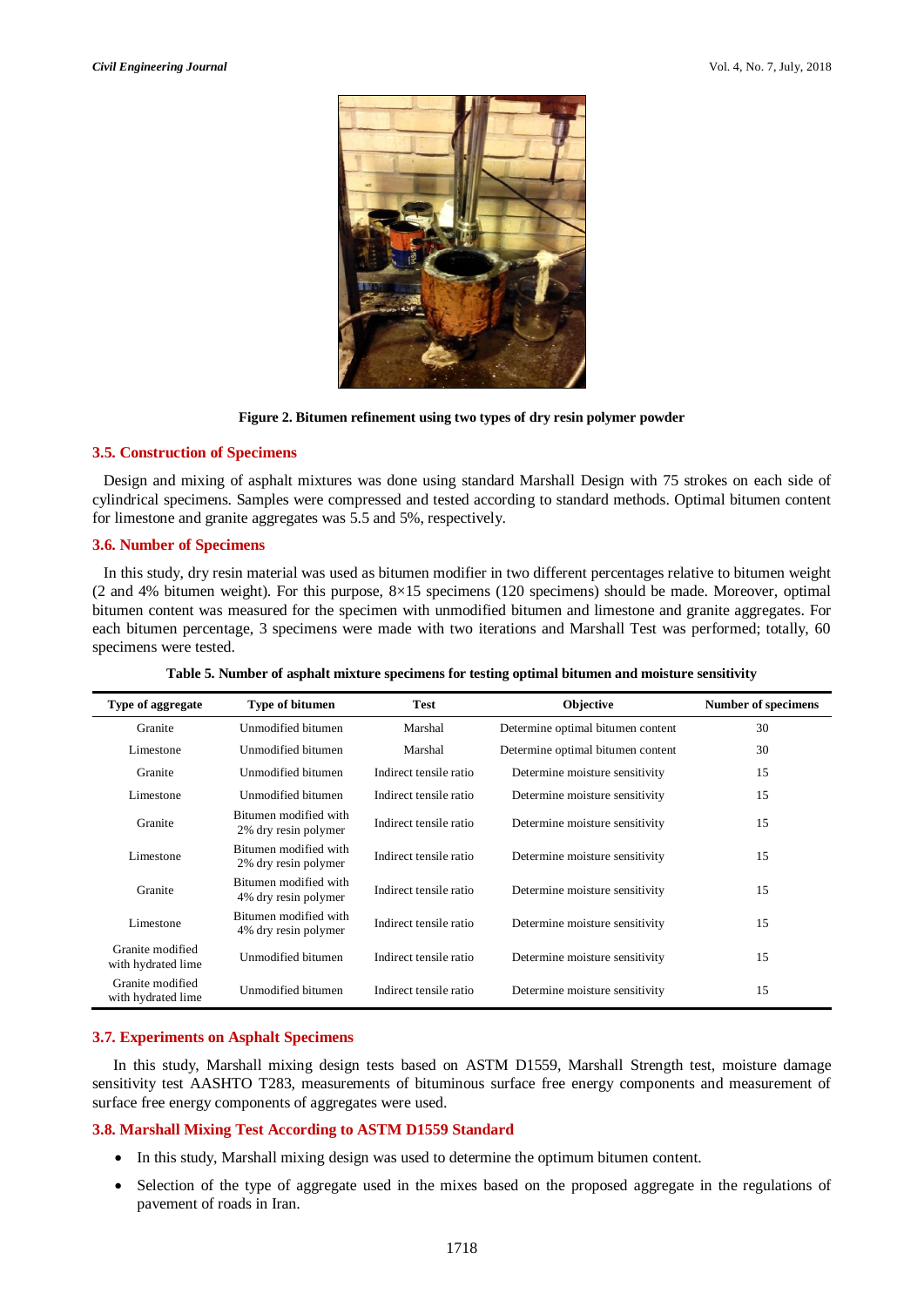In the Marshall method, granular aggregates are mixed in proportion to the percentages of each granulation to 1200 g of rock materials.

These 1200 grams of specimens are placed in a temperature of 160-170 degrees for 24 hours to evaporate the water in the rock mass. Then the bitumen, which is heated to 135  $\degree$  C, is poured into five percent by weight, as a mixture of asphalt mixture, mixed with mortar and molded in Marshall molds, which have a diameter of 1/10 and a height of 25/6 cm. It is worth noting that the percentage of bitumen should be selected in such a way that the optimum amount of bitumen is within the range of percentages. Finally, the compression action is carried out by 75 impacts (for heavy traffic) Marshall Hammer, which weighs 4.5 kilograms and falls to a height of 45 centimetres.

# **3.9. Testing the Specific Gravity of the Actual Asphalt Samples**

After the prototypes were made and after gradual cooling (at least after two hours), the samples were assisted. Hydraulic jacks are removed from the marshall mould. The diameter and height of each of the specimens were measured by a ruler and measured in three stages, and their mean as the diameter and height of the sample is reported. Then weigh each of the samples in air and in water, weigh the numbers and calculate the difference of these two weights, the sample size. Finally, the actual gravity of the asphaltic sample is calculated.

#### **3.10. Marshall Strength Test**

Marshall Specimens are placed in thermostat at  $60 \pm 10$  ° C after determining the specific gravity for 30 to 40 minutes in a hot water bath. Care should be taken that the placement of samples in water should be such that all of them can be removed within 30 to 40 minutes and tested on them. A few minutes before removing the first sample of the warm water bath, the Marshall's jaw is placed in the oven and lubricated a few moments before the start of the test. Then the specimens are placed inside the jaw and applied. Finally, the relative strength and deformation values of each one are recorded. A view of the Marshall Strength Test is shown in Figure 3.



**Figure 3. Shows the gauge and measuring device for the relative deformation of asphalt samples**

#### **3.11. Rice Test**

To measure the percentage of free space of the asphaltic mixture, the test is called Rice test. In this test, samples taken from the Marshal machine are placed inside the oven to open well. Then, with a four-part operation, about 120 grams of the mixture are selected and poured into the arsenic where it's dry and high water content is obtained. More than one-third of the volume of the erlon containing the asphalt sample is filled with water and, after closing the door, attaches to the vacuum device to remove air from asphalt particles. Finally, by removing all the air between the mixed particles, the eagle is separated from the device and the mark line is filled with water and its weight is measured. In Figure 4, the Rice test equipment is visible.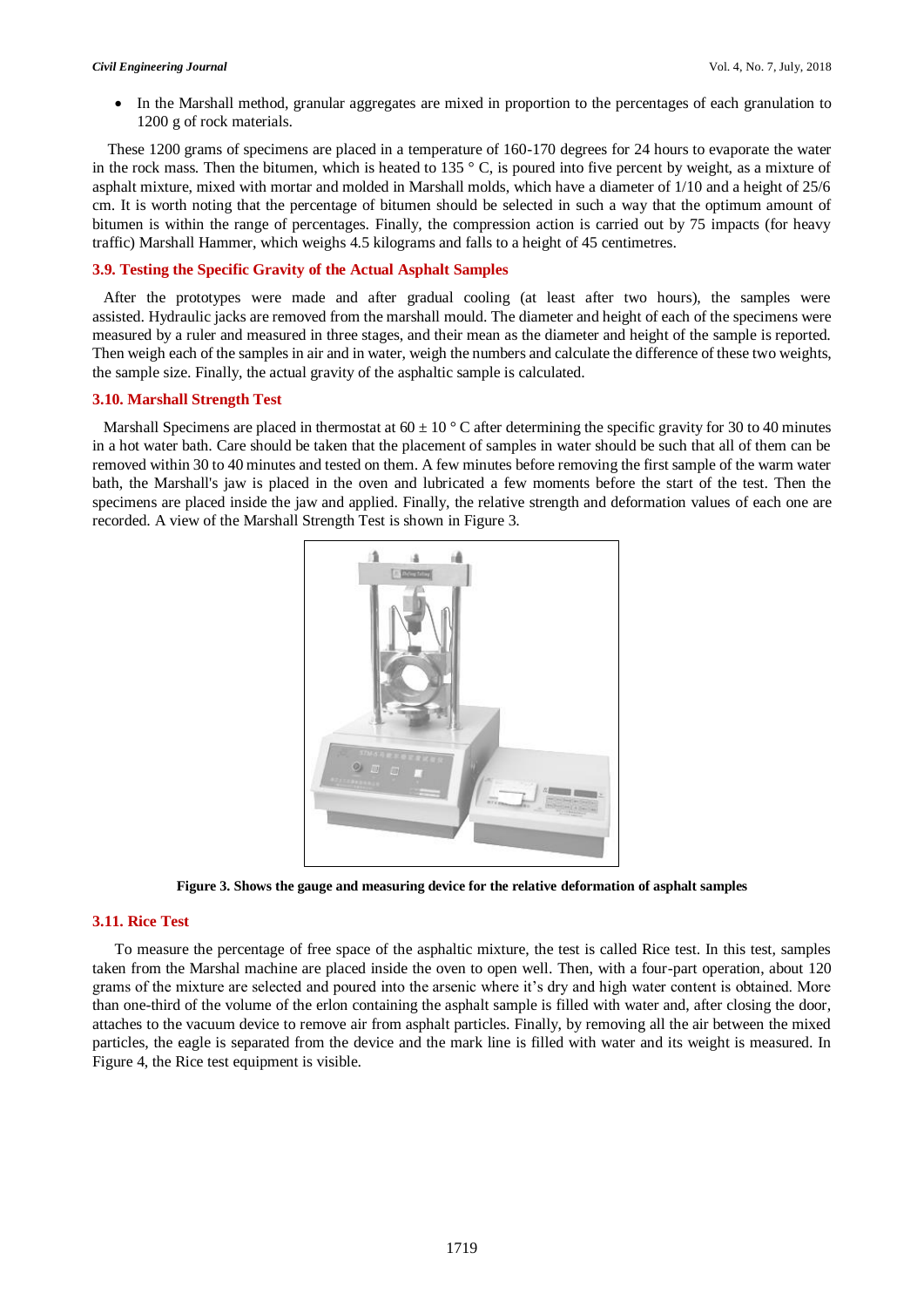

**Figure 4. Rice Test Equipment**

#### **3.12. Sensitivity Test for Moisture Failure Using AASHTO T283**

Resistance to weathering (moisture sensitivity) Asphalt mixtures have been evaluated by decreasing the amount of indirect tensile strength after the ice-melting cycle based on the AASHTO T283 standard.

The tensile strength of a gravel asphalt mix is determined by bitumen bonding and bituminous-aggregate adhesion. The tensile strength is expressed by the maximum load that the sample can withstand before rupture. Asphalt mixtures with higher tensile strengths can provide better resistance to fatigue and rupture. Therefore, any additive that can provide a higher tensile strength for asphalt mixtures in wet and dry conditions can improve the long-term performance of the asphalt mix. This test consists of loading on cylindrical samples with vertical compressive loading, which causes a tensile stress of approximately uniformity along the vertical diagonal plate. Rupture usually occurs in the shape of the separation along this page.

The most commonly used test is to examine the strength of asphalt mixtures against moisture damage and also to investigate the effect of anti-scaling materials. Sufficient materials are mixed to produce at least 6 samples of the hot mix as a percentage of the optimum bitumen specified in the previous section. More samples are needed when one of the samples is in trouble or the maximum specific gravity of the specimens is not specified. Before carrying out the original experiment, a number of tests are needed to find the number of impacts needed to compress the original samples to achieve a percentage of  $7 \pm 1$  cavity. The percentage of air cavities is specified in accordance with the AASHTO T269 standard. When the number of bouts and specimens were compressed, the specimens were divided into two groups of dry specimens and specimens under wet conditions. Then, the specimens that are set to under the conditions are placed under vacuum conditions to reach a saturation degree of 55-80%. Saturated specimens are stored in a freezer at -18 ° C for 16 hours and kept in a water bath at 60 ° C for 24 hours. The remaining specimens are stored in dry conditions. All samples are brought to the same laboratory temperature ( $25^{\circ}$ C) and an indirect tensile strength test is performed on the specimens. The test and loading procedure is shown in Figure 3-6. The loading rate in this experiment is 2 inches per minute (about 50.8 mm / min).



**Figure 5. How to test and how to load in the indirect tensile strength test**

# **4. Results and Discussion**

# **4.1. Moisture Sensitivity Test in Specimens Modified with Dry Resin Polymer**

Moisture Sensitivity Test by AASHTO T283*:* The results of indirect tensile strength of specimens in different ice-melt cycles are shown in Figures 2 and 3. Obviously, indirect tensile of the specimens is reduced by increasing the number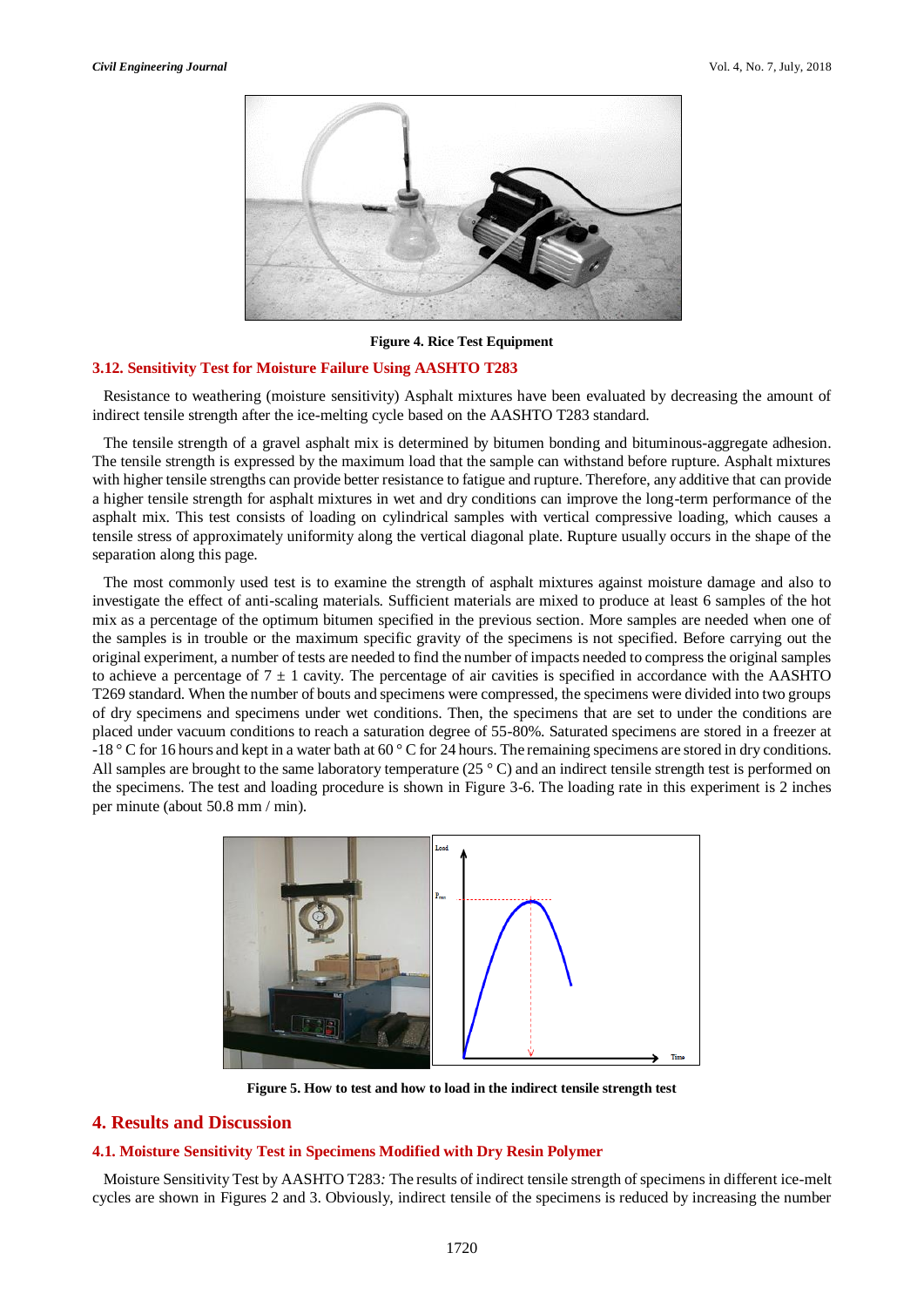#### *Civil Engineering Journal* Vol. 4, No. 7, July, 2018

of ice-melt cycles. The decrease in indirect tensile strength of specimens by increasing the number of ice-melt cycles can be attributed to the loss of mixture adhesion or bitumen bonding due to exposure of more samples to moisture. It can be concluded from the data presented in these two figures that addition of dry resin polymer as an anti-striping agent increases adhesion and bonding in the mixture and does not allow rapid displacement of bitumen on aggregate surfaces, which results in higher resistance of the mixture to moisture following ice-melt cycles than specimens without dry resin polymer additives.



**Figure 2. Relationship between ITS and percentage of dry resin polymer additives in different ice-melt cycles in specimens made with granite aggregate**



**Figure 3. Relationship between ITS and percentage of dry resin polymer additives in different ice-melt cycles in specimens made with limestone aggregate**

Figure 4 and Figure 5 represent TSR values for compounds made with a dry resin polymer in this study. It is known that increase in the number of ice-melt cycles reduces TSR. The specimens made with limestone and 4% dry resin polymer have the highest TSR (92%) in the first cycle, which is reduced to 75% at the end of the fifth cycle.

The results related to addition of dry resin polymer indicate that addition of these materials in all percentages used in this study has a positive effect on TSR value. Adding 2% of these materials leads to a significant increase in TSR value. However, this increase in 4% additive compared to 2% additive is not significant. This means that more than 2% increase in this material is not logical as it increases cost of the mixture and has a positive effect in increasing resistance to moisture damage compared to 2% specimens.

It can be concluded from Figure 4 and Figure 5 that addition of anti-strip agents increases adhesion and bonding in the mixture and does not allow rapid displacement of bitumen on aggregate surfaces, which results in higher resistance of the mixture to moisture following ice-melt cycles than specimens without additives.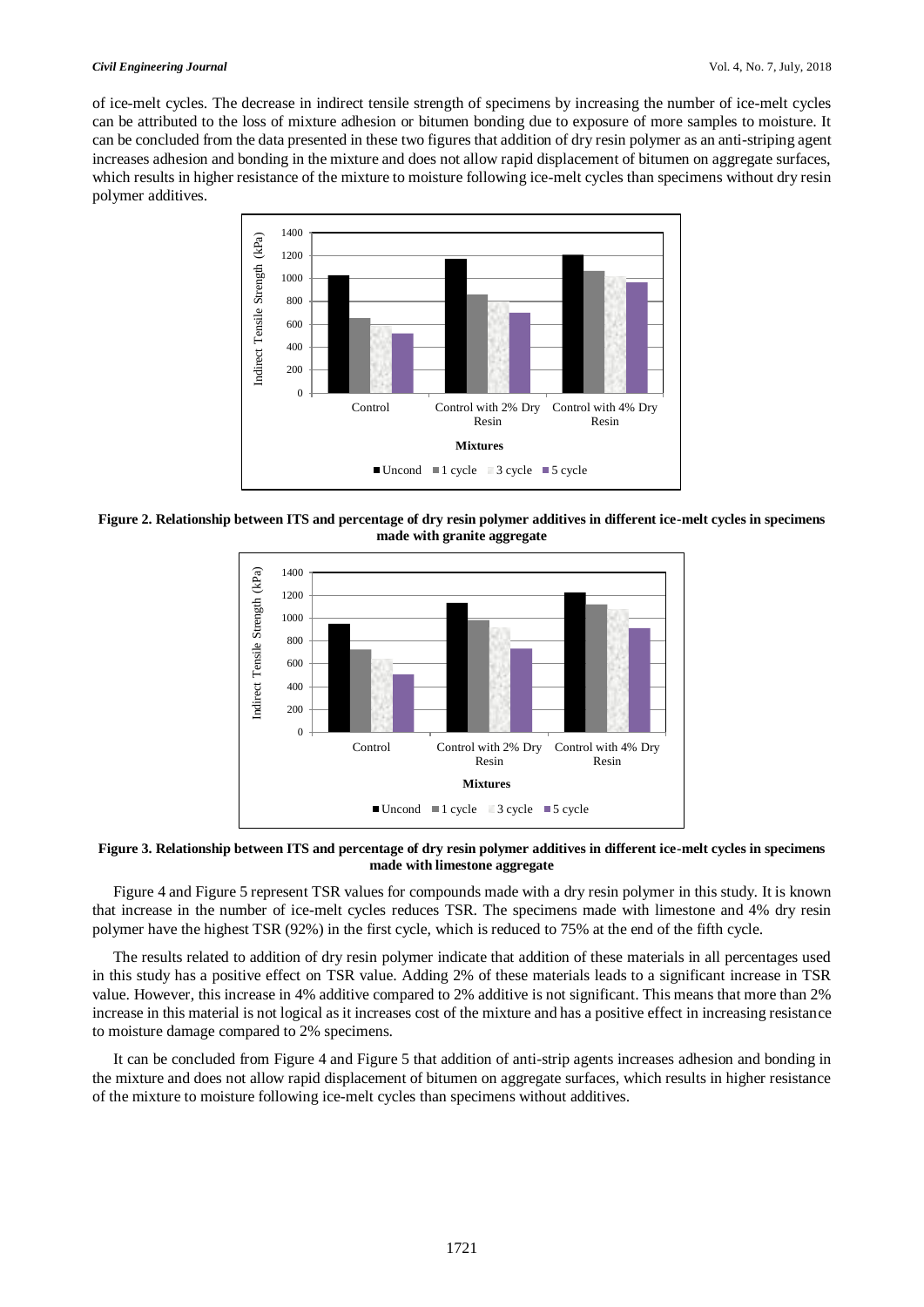

**Figure 4. Relationship between TSR and percentage of dry resin polymer additives in different ice-melt cycles in specimens made with granite aggregate**



**Figure 5. Relationship between TSR and percentage of dry resin polymer additives in different ice-melt cycles in specimens made with limestone aggregate**

### **4.2. Microscale Study of Moisture Damage by Surface Free Energy**

Bituminous Surface Free Energy Components: Surface free energy components of bitumen used in this study are measured by Wilhelm plate method. To measure surface free energy components of bitumen, three test fluids are required; the materials used, along with their surface energy components, are shown in the table below.

| <b>Type of bitumen</b>                             | Pure<br><b>bitumen</b> | Pure bitumen modified with 2%<br>dry resin polymer | Pure bitumen modified with 4%<br>dry resin polymer |
|----------------------------------------------------|------------------------|----------------------------------------------------|----------------------------------------------------|
| Contact angle with water                           | 127.14                 | 124.22                                             | 121.36                                             |
| Contact angle with glycerol                        | 116.85                 | 113.93                                             | 110.98                                             |
| Contact angle with fomamid                         | 114.18                 | 110.60                                             | 107.18                                             |
| Total free energy (erg/cm)                         | 15.89                  | 21.44                                              | 26.85                                              |
| Non-polar free energy (erg/cm)                     | 13.69                  | 19.04                                              | 24.11                                              |
| Polar free energy (erg/cm)                         | 2.20                   | 2.40                                               | 2.74                                               |
| Acidic component of free surface energy (erg/cm)   | 2.58                   | 2.09                                               | 1.92                                               |
| Alkaline component of free surface energy (erg/cm) | 0.47                   | 0.69                                               | 0.98                                               |

**Table 6. Surface free energy components of basic and modified bitumen along with their contact angles with test fluids**

Aggregate Surface Free Energy Components: surface free energy of aggregates is measured using USD. In this study, two types of granite and limestone aggregate were used. The results presented in Table 7 show that limestone, which is considered as alkaline aggregate, is expected to have a larger alkaline component of surface free energy than granite, and in contrast, granite has a larger acidic component than limestone aggregate.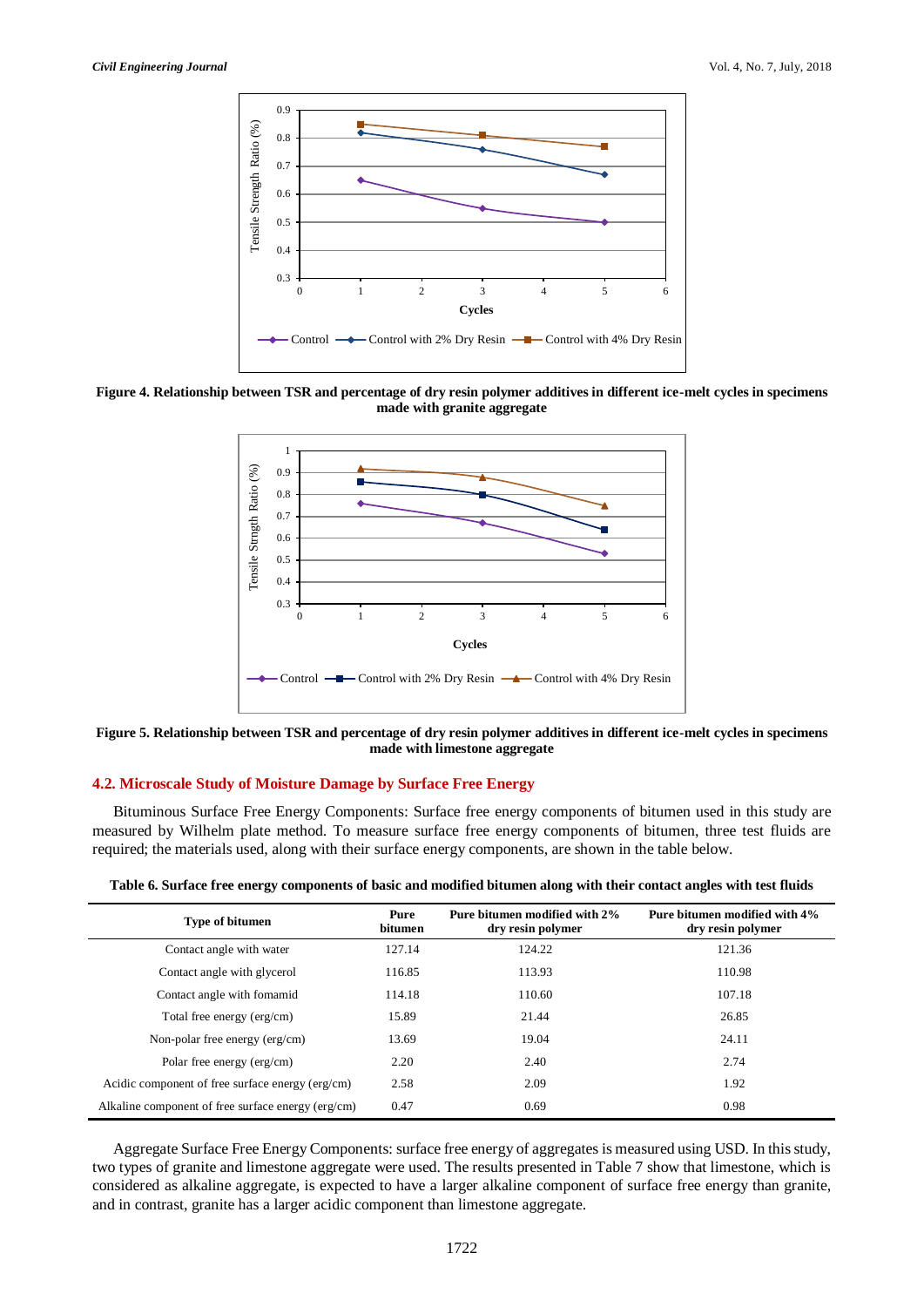| Type of aggregate | Total surface free energy | Non-polar component Polar component Alkaline component Acidic component |        |        |       |
|-------------------|---------------------------|-------------------------------------------------------------------------|--------|--------|-------|
| Granite           | 325.06                    | 204.29                                                                  | 120.77 | 317.36 | 11.49 |
| Limestone         | 236.74                    | 114.96                                                                  | 121.78 | 448.29 | 8.27  |

**Table 7. Free energy components of two types of aggregates used in this study**

Adhesion Free Energy Components: As previously noted, adhesion free energy is positive and larger positive values indicate that a better adhesion is provided. The results of free surface energy of adhesion between bitumen and aggregates used in this study before and after modification using dry resin polymer are presented in Table 8.

As shown in Table 8, dry resin polymer leads to an increase in bitumen-aggregate adhesion free energy (closer to zero), which means that the system tendency to strip and achieve a stable state is reduced by the lowest energy. An increase in dry resin polymer content further reduces the tendency. In addition to adhesion free energy, primary energy required for striping is also important. Obviously, dry resin polymer additives significantly increase free energy of bitumen-aggregate adhesion. An increase in dry resin polymer leads to further increase and reduces potential striping.

| Table 8. Adhesion free energy in dry and wet conditions |  |  |  |  |
|---------------------------------------------------------|--|--|--|--|
|                                                         |  |  |  |  |

| Type of<br>aggregate | <b>Type of bitumen</b>                        | Bitumen-aggregate | Bitumen-aggregate in<br>the presence of water | Water-aggregate | <b>Bitumen-water</b> |
|----------------------|-----------------------------------------------|-------------------|-----------------------------------------------|-----------------|----------------------|
| Granite              | Basic bitumen                                 | 167.64            | $-92.07$                                      |                 | 67.00                |
|                      | Bitumen modified with 2% dry<br>resin polymer | 181.87            | $-83.88$                                      | 347.62          | 69.95                |
|                      | Bitumen modified with 4% dry<br>resin polymer | 196.44            | $-75.42$                                      |                 | 73.84                |
| Limestone            | Basic bitumen                                 | 151.30            | $-103.80$                                     |                 | 67.00                |
|                      | Bitumen modified with 2% dry<br>resin polymer | 159.57            | $-101.57$                                     | 343.00          | 69.95                |
|                      | Bitumen modified with 4% dry<br>resin polymer | 169.66            | $-97.58$                                      |                 | 73.84                |

#### **4.3. Moisture Sensitivity Test of Specimens Modified with Hydrated Lime**

To compare the effect of dry resin polymer with conventional anti-striping additives of hydrated lime, moisture sensitivity was tested in specimens containing hydrated lime. The results of ITS test are presented in Figures 6 and 7. By comparing these results and specimens containing dry resin polymer, it can be seen that hydrated lime has less adhesion compared to dry resin polymer in dry conditions. In wet conditions, ITS values of specimens containing hydrated lime and specimens containing bitumen modified with dry resin polymer are closely matched.



**Figure 6. Relationship between ITS in different ice-melt cycles in specimens made with granite and hydrated lime aggregates**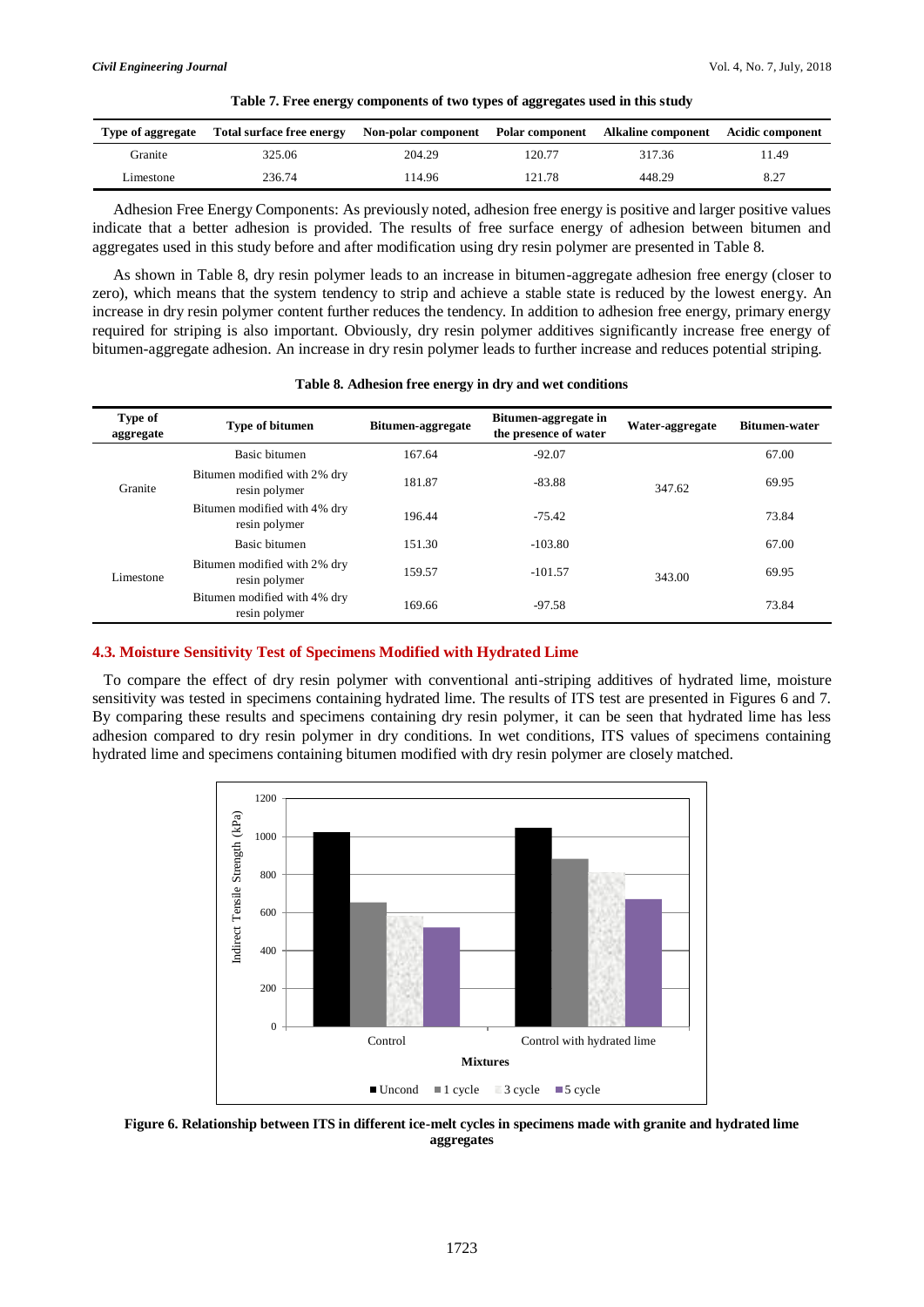

**Figure 7. Relationship between TSR in different ice-melt cycles in specimens made with limestone and hydrated lime aggregates**

TSR results of different specimens are presented in Figure 8 and 9. The results of these figures show that hydrated lime significantly improves moisture sensitivity of specimens made with granite aggregate. This anti-striping agent results in higher resistant mixture compared to specimens with dry resin polymer in the early ice-melt cycles; in the higher ice-melt cycles, however, this trend is reversed. In fact, it can be claimed that specimens made with dry resin polymer additive will have a better resistance to moisture damage in higher ice-melt cycles.



**Figure 8. Relationship between TSR in different ice-melt cycles in specimens made with granite and hydrated lime aggregates**



**Figure 9. Relationship between TSR in different ice-melt cycles in specimens made with limestone and hydrated lime aggregates**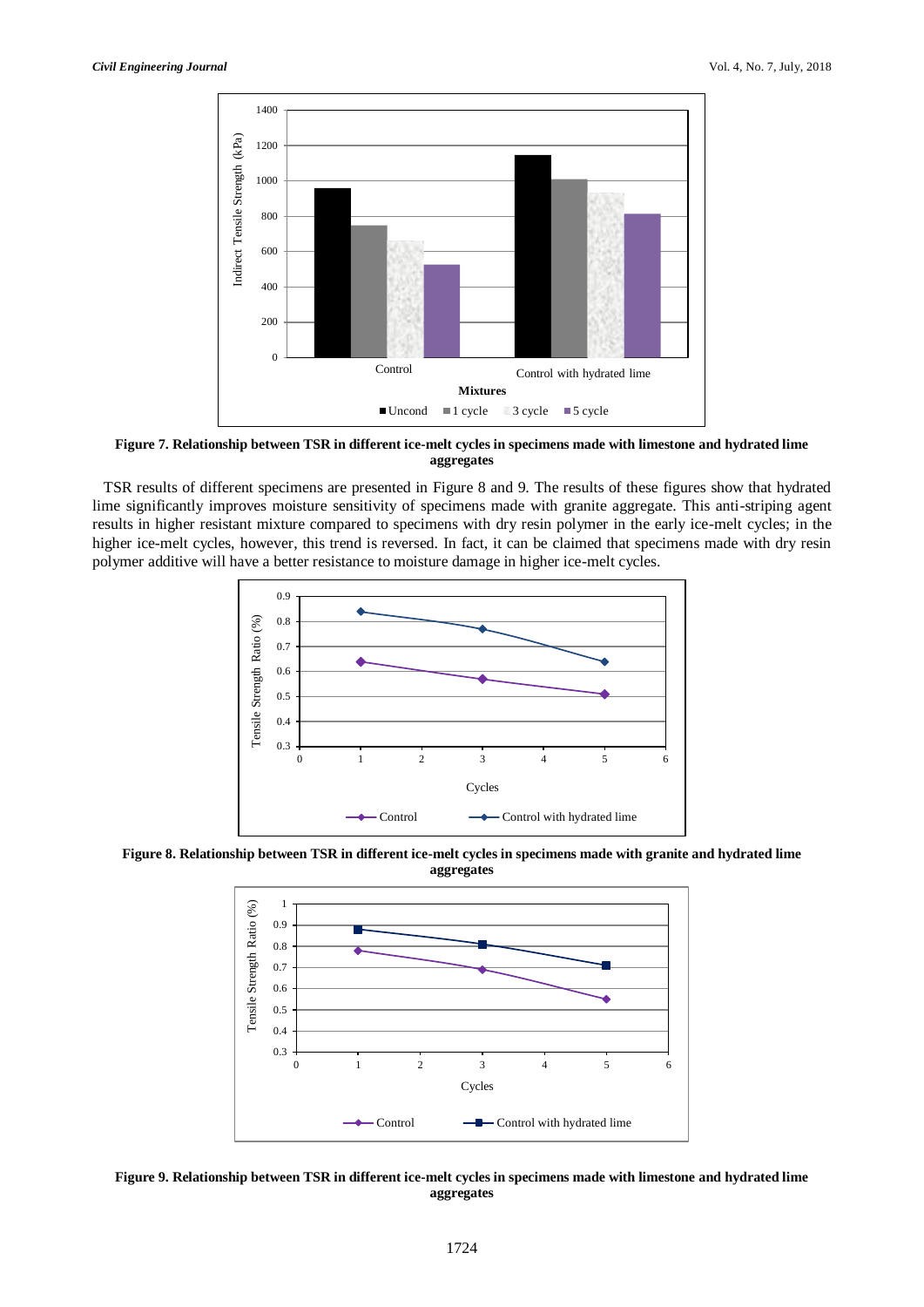The most important studies of moisture breakdown or water failure in asphalt mixtures are associated with known processes known as scavenging. The detachment is the process of removing bitumen from the aggregate surface, which is the reason for this increase in gravity between aggregate and water relative to aggregate and bitumen. Several factors determine the amount of moisture breakdowns that are used to improve this type of failure, with the use of anti-scrubbing additives most important. The main objective of the current study is to make an asphalt mixture resistant to moisture damage. Regarding the methods used to reduce moisture sensitivity noted above, this study tended to use suitable antistriping materials and changes in materials of asphalt mixtures to resist them favourably against moisture damage. Numerous additives were considered in design process and primary tests; key factors such as reinforcement of asphalt mixture to moisture (which is the most important objective of this study), lack of deficiencies in other technical properties of the mixture, operational considerations, economic considerations and environmental considerations were the most important of these. Additives considered for modification of aggregates, such as hydrated lime, are added directly to aggregates to correct the surface charge of aggregates or to modify the bitumen in the interface of bitumen and aggregate. These additives are mainly used when coarse grains is susceptible to striping because it is easier to add them to coarse grains rather than fine grains. Choice of additive type varies based on: 1) effect on adhesion properties; 2) effect on mixture properties; 3) percentage required; 4) economic problems. Despite positive effect of hydrated lime, its use is associated with performance problems. Accordingly, this study tended to introduce new anti-striping agents and their microscale analysis on moisture damage. It was also attempted to compare moisture sensitivity of specimens modified with dry resin polymer and specimens modified with hydrated lime.

# **5. Conclusions**

Here are the most important results of this study:

- Adding dry resin polymer increases adhesion and bonding in the mixture and does not allow rapid displacement of bitumen on the aggregate surfaces, which results in higher resistance of the mixture to moisture following icemelt cycles than specimens without additives.
- The best percentage of anti-striping additives is different depending on the type of aggregate and bitumen and the tests used to determine moisture sensitivity can be used to determine optimal percentage of these materials. As the results of this study also showed, increasing dry resin polymer content from 2 to 4% did not have a notable effect on improving asphalt mixture resistance compared to specimens containing 2% dry resin polymer.
- Indirect tensile strength of specimens modified with dry resin polymer increased both under wet conditions and dry conditions.
- Addition of dry resin polymer significantly increases resistance to moisture damage and increases TSR value in the specimens modified with this material compared to specimens containing controlled aggregates.
- Dry resin polymer increased non-polar component of total surface free energy of bitumen.
- Dry resin polymer increases alkaline component and reduces acidic component of bituminous surface free energy, resulting in more adhesion between acidic aggregates and bitumen.
- Aggregates have high polar energy, because of which non-polar bitumen hardly covers aggregates. Correction with dry resin polymer changes the bitumen properties and increases its coating capability.
- Correction with dry resin polymer increases adhesion free energy, which increases bitumen-aggregate adhesion.
- Limestone relatively performs better against moisture, because changes in free energy of its adhesion to bitumen in the presence of water is lower than granite.
- As expected, hydrated lime improved resistance of asphalt mixtures to moisture.
- Performance of hydrated lime in early ice-melt cycles was better than dry resin polymer; this performance changed in higher cycles and specimens with dry resin polymer performed better against resistance damage based on AASHTO T283.

# **6. References**

[1] Apeagyei, Alex K., James RA Grenfell, and Gordon D. Airey. "Observation of reversible moisture damage in asphalt mixtures." Construction and Building Materials 60 (2014): 73-80. https://doi.org/10.1016/j.conbuildmat.2014.02.033

[2] Yusoff, Nur Izzi Md, et al. "The effects of moisture susceptibility and ageing conditions on nano-silica/polymer-modified asphalt mixtures." Construction and Building Materials 72 (2014): 139-147. https://doi.org/10.1016/j.conbuildmat.2014.09.014

[3] Tarefder, Rafiqul A., and Arif M. Zaman. "Nanoscale evaluation of moisture damage in polymer modified asphalts." Journal of Materials in Civil Engineering 22.7 (2009): 714-725. https://doi.org/10.1061/(asce)mt.1943-5533.0000072

[4] Arabani, M., H. Roshani, and Gh H. Hamedi. "Estimating moisture sensitivity of warm mix asphalt modified with zycosoil as an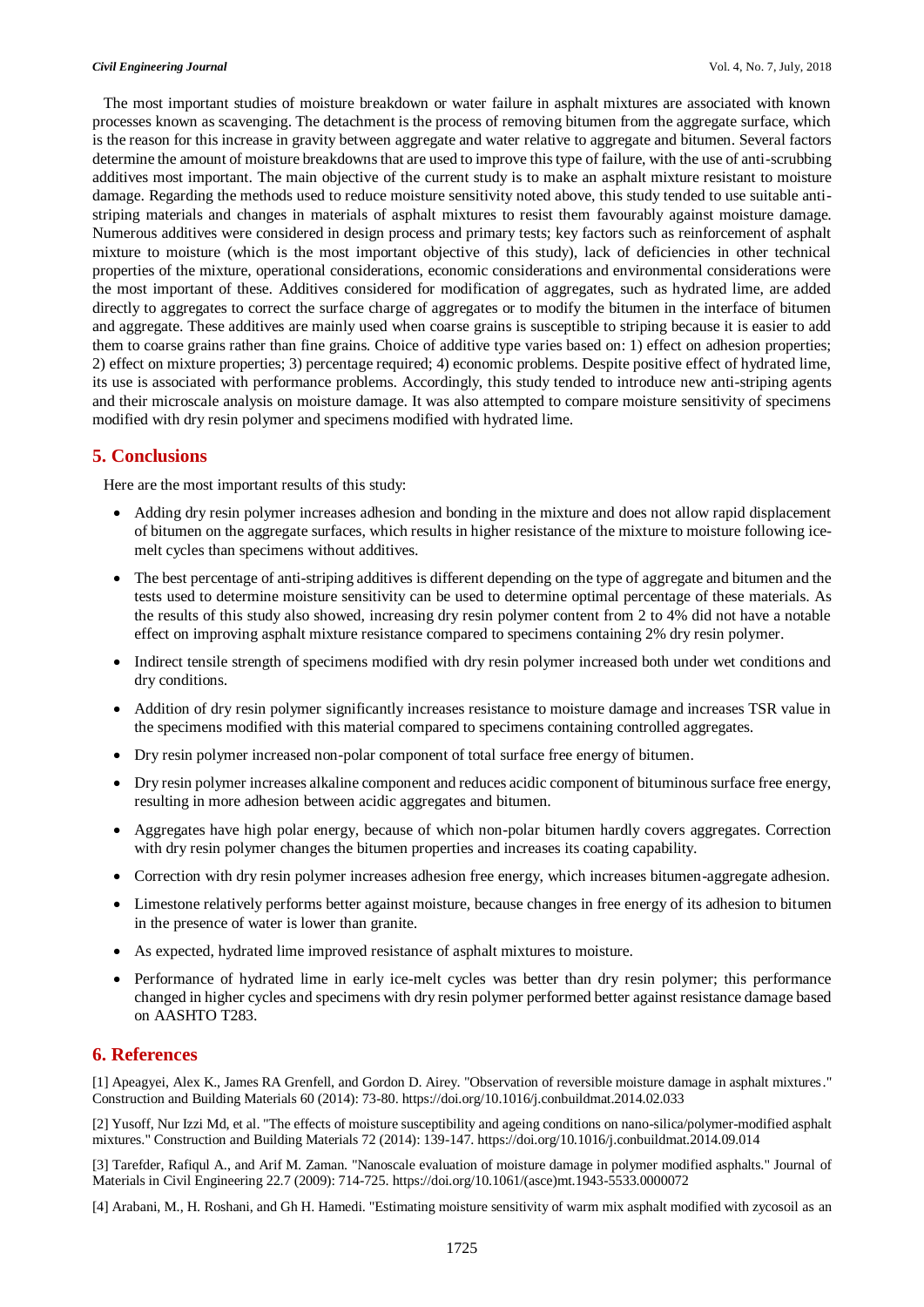antistrip agent using surface free energy method." Journal of Materials in Civil Engineering 24.7 (2011): 889-897. https://doi.org/10.1061/(asce)mt.1943-5533.0000455

[5] Hesami, Saeid, et al. "Evaluate the mechanism of the effect of hydrated lime on moisture damage of warm mix asphalt." Construction and Building Materials 47 (2013): 935-941. https://doi.org/10.1016/j.conbuildmat.2013.05.079

[6] Moghadas Nejad, F., Gh H. Hamedi, and A. R. Azarhoosh. "Use of surface free energy method to evaluate effect of hydrate lime on moisture damage in hot-mix asphalt." Journal of Materials in Civil Engineering 25.8 (2012): 1119-1126. https://doi.org/10.1061/(asce)mt.1943-5533.0000650

[7] Arabani, Mahyar, and Gholam Hossein Hamedi. "Using the surface free energy method to evaluate the effects of liquid antistrip additives on moisture sensitivity in hot mix asphalt." International Journal of Pavement Engineering 15.1 (2014): 66-78. https://doi.org/10.1080/10298436.2013.778410

[8] Arabani, M., and Gh H. Hamedi. "Using the surface free energy method to evaluate the effects of polymeric aggregate treatment on moisture damage in hot-mix asphalt." Journal of Materials in Civil Engineering 23.6 (2010): 802-811. https://doi.org/10.1061/(asce)mt.1943-5533.0000228

[9] Nejad, F. Moghadas, et al. "Influence of using nonmaterial to reduce the moisture susceptibility of hot mix asphalt." Construction and Building Materials 31 (2012): 384-388. https://doi.org/10.1016/j.conbuildmat.2012.01.004

[10] Little, Dallas N., Jon A. Epps, and Peter E. Sebaaly. "Hydrated lime in hot mix asphalt." National Lime Association, Arlington, VA (2006). https://doi.org/10.1061/40838(191)52

[11] Petersen, J. Claine. "A review of the fundamentals of asphalt oxidation: chemical, physicochemical, physical property, and durability relationships." Transportation Research E-CircularE-C140 (2009). https://doi.org/10.1016/s0376-7361(09)70285-7

[12] Souliman, Mena I., Elie Y. Hajj, and Peter E. Sebaaly. "Impact of antistrip additives on the long-term aging rheological properties of asphalt binders." Journal of Materials in Civil Engineering 27.8 (2014): C4014006. https://doi.org/10.1061/(asce)mt.1943- 5533.0001111

[13] Tohme, P., et al. "Effectiveness of antistrip additives for bituminous mixtures." International Journal of Pavements 3.2 (2004). https://doi.org/10.1520/stp39329s

[14] Sebaaly, Peter, et al. "Impact of lime and liquid antistrip agents on properties of Idaho hot-mix asphalt mixture." Transportation Research Record: Journal of the Transportation Research Board 1998 (2007): 65-74. https://doi.org/10.3141/1998-08

[15] Thomas, Kenneth P., John F. McKay, and Jan F. Branthaver. "Surfactants in aged asphalt and impact μ on moisture susceptibility of laboratory-prepared mixes." Road materials and pavement design 7.4 (2006): 477-490. https://doi.org/10.3166/rmpd.7.477-490

[16] Kandhal, P., and I. Rickards. "Premature failure of asphalt overlays from stripping: Case histories." Asphalt Paving Technology 70 (2001): 301-351. https://doi.org/10.1201/9780203882191.ch66

[17] Fromm, Harold J. "The mechanisms of asphalt stripping from aggregate surfaces." (1974): 191-223. https://doi.org/10.1520/stp39330s

[18] Kringos, Nicole, A. Scarpas, and Cor Kasbergen. "Three dimensional elasto-visco-plastic finite element model for combined physical-mechanical moisture induced damage in asphaltic mixes." Asphalt Paving Technology 2007 AAPT; San Antonio, TX; 11 March 2007 through 14 March 2007. Vol. 76. 2007. https://doi.org/10.1080/10298430701792227

[19] Caro, Silvia, et al. "Coupled micromechanical model of moisture-induced damage in asphalt mixtures." Journal of Materials in Civil Engineering 22.4 (2009): 380-388. https://doi.org/10.1016/j.conbuildmat.2009.12.022

[20] Williams, Theresa M., and Francis P. Miknis. "The Effect of Antistrip Treatments on Asphalt-Aggregate Systems: An Environmental Scanning Electron Microscope Study." Journal of Elastomers & Plastics 30.4 (1998): 282-295. https://doi.org/10.1177/009524439803000402

[21] Taylor, Mark A., and N. Paul Khosla. Stripping of asphalt pavements: State of the art (discussion, closure). No. 911. 1983. https://doi.org/10.1016/b978-0-12-849908-5.00007-9

[22] Terrel, Ronald L., and Saleh Al-Swailmi. Water sensitivity of asphalt-aggregate mixes: test selection. No. SHRP-A-403. 1994. https://doi.org/10.1520/d1411-99

[23] Terrel, Ronald L., and John W. Shute. Summary report on water sensitivity. No. SHRP-A/IR-89-003. 1989. https://doi.org/10.17226/21354

[24] Zollinger, Corey James. Application of surface energy measurements to evaluate moisture susceptibility of asphalt and aggregates. Diss. Texas A&M University, 2005. https://doi.org/10.17226/23182

[25] Bhasin, Amit. Development of methods to quantify bitumen-aggregate adhesion and loss of adhesion due to water. Diss. Texas A&M University, 2007. https://doi.org/10.1520/d5100-95a

[26] Copeland, Audrey R. Influence of moisture on bond strength of asphalt-aggregate systems. Diss. 2007. https://doi.org/10.3403/00131804u

[27] Wasiuddin, Nazimuddin Mohammad. Effect of additives on surface free energy characteristics of aggregates and binders in hot mix asphalt. The University of Oklahoma, 2007. https://doi.org/10.5703/1288284313400

[28] Shah, Brij D. Evaluation of moisture damage within asphalt concrete mixes. Diss. Texas A&M University, 2004. https://doi.org/10.1617/2912143772.071